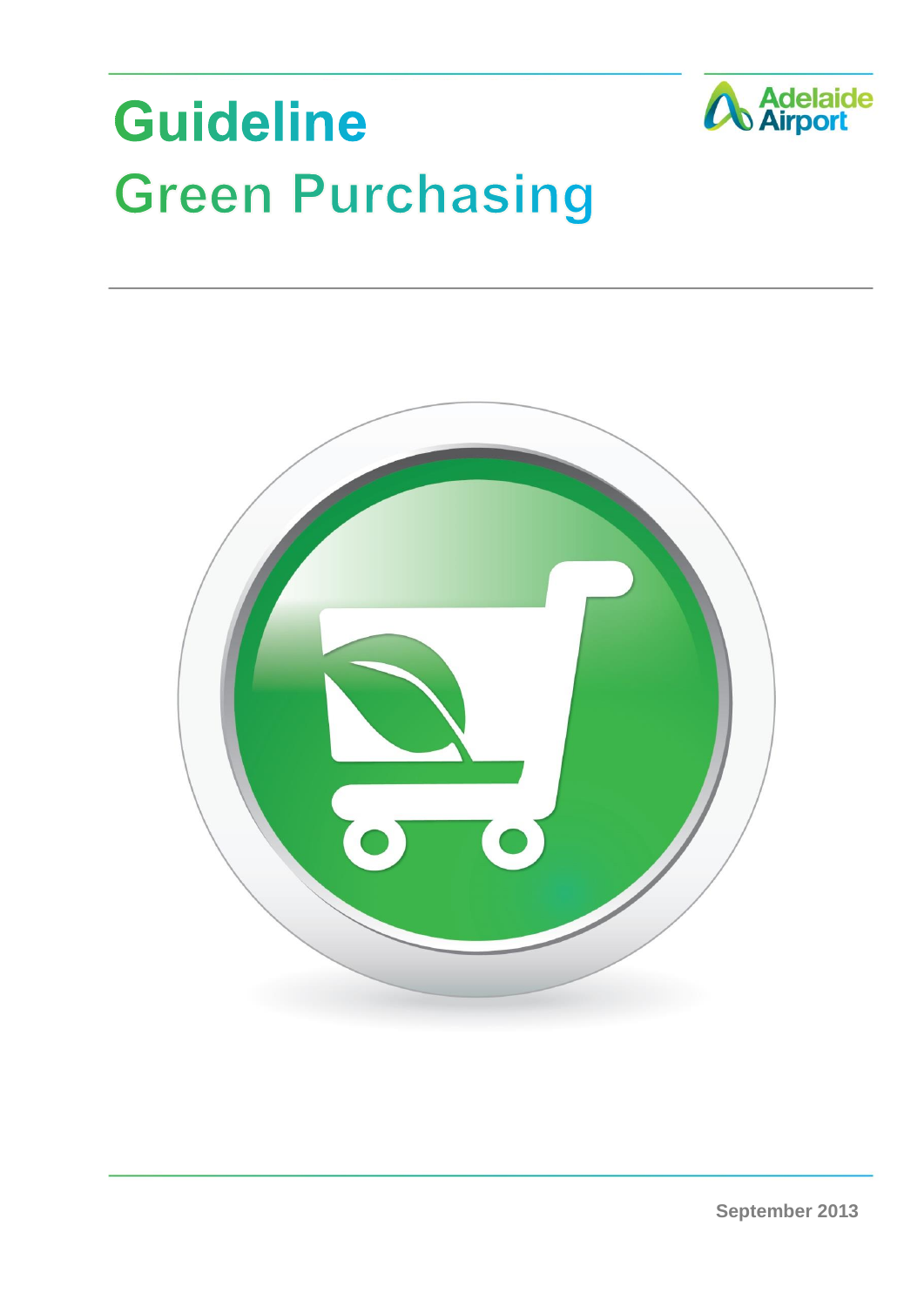

# **What is green purchasing?**

Green purchasing refers to the purchase of products after taking into consideration the environmental effects associated with their manufacture, distribution, use and disposal. Green purchasing may also be referred to as sustainable or environmentally preferable purchasing.

## What are the benefits of green purchasing?

As the buyer of products you are in a good position to minimise environmental impacts through your supply chain by considering the environment when choosing products.

Green Purchasing can achieve a number of benefits:

- Reduce energy and water consumption (which can reduce costs)
- Improve resource use efficiency
- Reduce waste (which can reduce waste disposal costs)
- Reduce environmental health impacts of products and services
- Reduce pollution
- Provide markets for new environmentally preferable products
- "Close the loop" on recycling, improving the viability of recycling
- Provide leadership to the community
- Encourage industry to adopt cleaner technologies and produce products with lower environmental impacts

### Where to start

The introduction of Green Purchasing in a business will be most successful if it is phased in gradually. Green Purchasing is also often incorrectly perceived as being more expensive and inferior in quality and performance to less green substitutes. The following actions can be adopted to increase the success of Green Purchasing:

- Develop a Green Purchasing Policy
- Set timelines for introducing Green Purchasing Strategies (listed below)
- Set targets relating to Green Purchasing
- Conduct a review of current spending involving an assessment of environmental risks
- Measure the current spend on green goods and services
- Prioritise opportunities for green purchasing by identifying the spend areas where environmental impacts can be reduced
- Seek training and educational opportunities for relevant staff in the field of green purchasing.
- Green purchasing strategies
- The following strategies can be used to incorporate Green Purchasing into your business:
- Avoid products or services made with, containing, or using, environmentally harmful substances
- Avoid over-packaged goods
- Maximise your use of recycled and recyclable products
- Minimise your use of non-renewable resources
- Buy only what you need, rather than in bulk
- Buy energy efficient equipment and products
- Buy water efficient equipment and products
- Work with suppliers and contractors who have adopted an environmental policy.

### **Further Information**

- Australian Government Environmental Purchasing Guid[e www.environment.gov.au](http://www.environment.gov.au/)
- United Nations Environment Programme (UNEP[\) www.unep.fr](http://www.unep.fr/)
- Eco-Buy [www.ecobuy.org.au](http://www.ecobuy.org.au/)